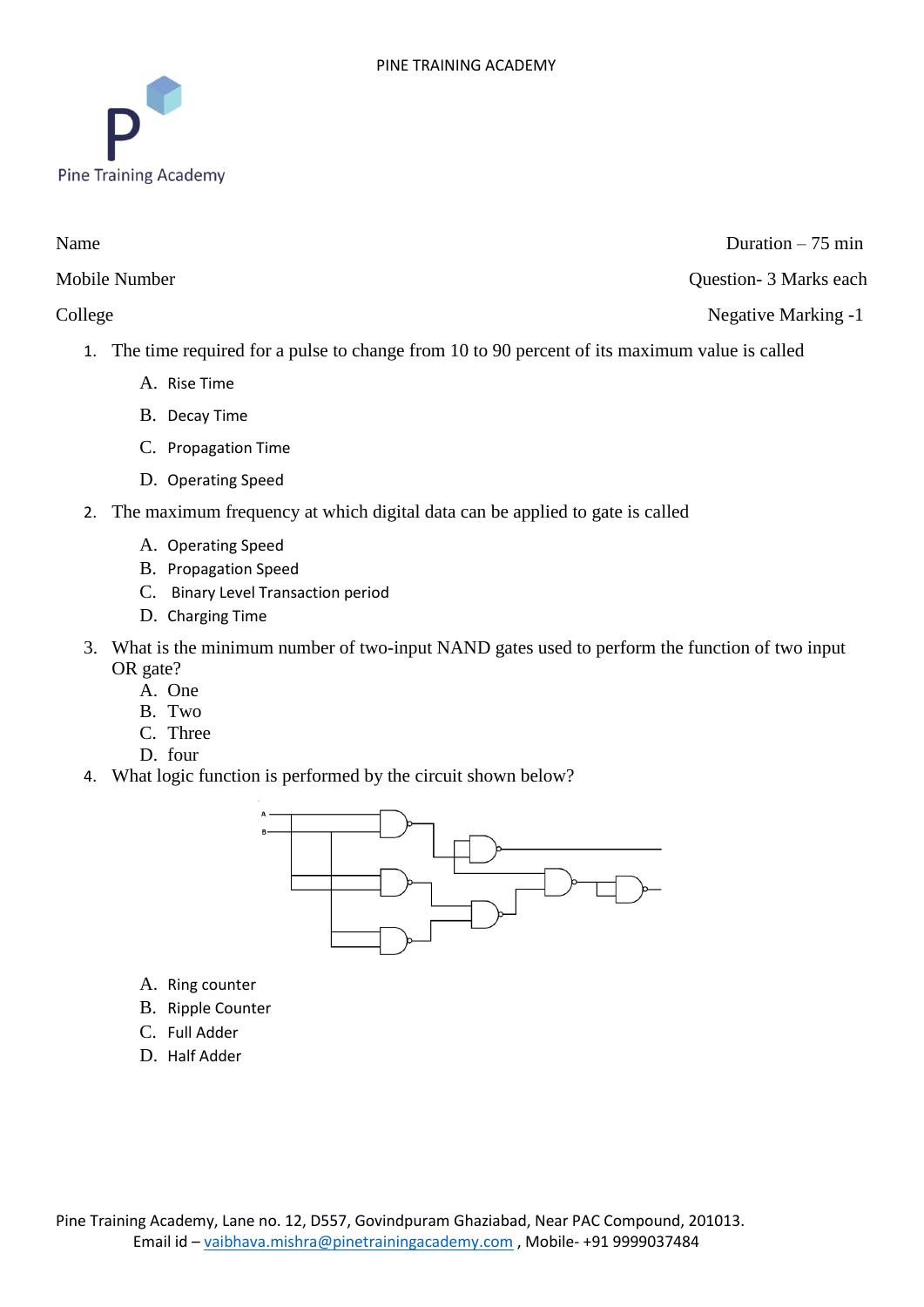5. Output of the following circuit is



- A. 0
- B. 1
- C. X
- D. X'
- 6. What is the minimum number of 2 input NAND gates required to implement the function  $F = (x'+y')$  $(z+w)$ 
	- A. 6
	- B. 5
	- C. 4
	- D. 3
- 7. The correct state sequence of the circuit with initial state  $Q_0=1$ ,  $Q_1Q_2=0$ . The state of the circuit is given by the value  $4Q_2+2Q_1+Q_0$



- A. 1,3,4,6,7,5,2
- B. 1,2,5,3,7,6,4
- C. 1,2,7,3,5,6,4
- D. 1,6,5,7,2,3,4
- 8. It is a counter where the flip-flops do not change states at exactly the same time, as they do not have a common clock pulse.
	- A. Asynchronous Ripple Counter
	- B. Synchronous Ripple Counter
	- C. Counter
	- D. All of above
- 9. In a combination circuit, each output depends entirely on the
	- A. Same
	- B. Different
	- C. Common
	- D. Immediate
- 10. A \_\_\_\_\_\_\_\_\_\_\_\_\_\_ circuit is not suitable in the synchronous circuit design because of its transparency nature.
	- A. Latch
	- B. Parallel
	- C. Diagonal Circuit
	- D. None of above

Pine Training Academy, Lane no. 12, D557, Govindpuram Ghaziabad, Near PAC Compound, 201013. Email id – vaibhava.mishra@pinetrainingacademy.com , Mobile- +91 9999037484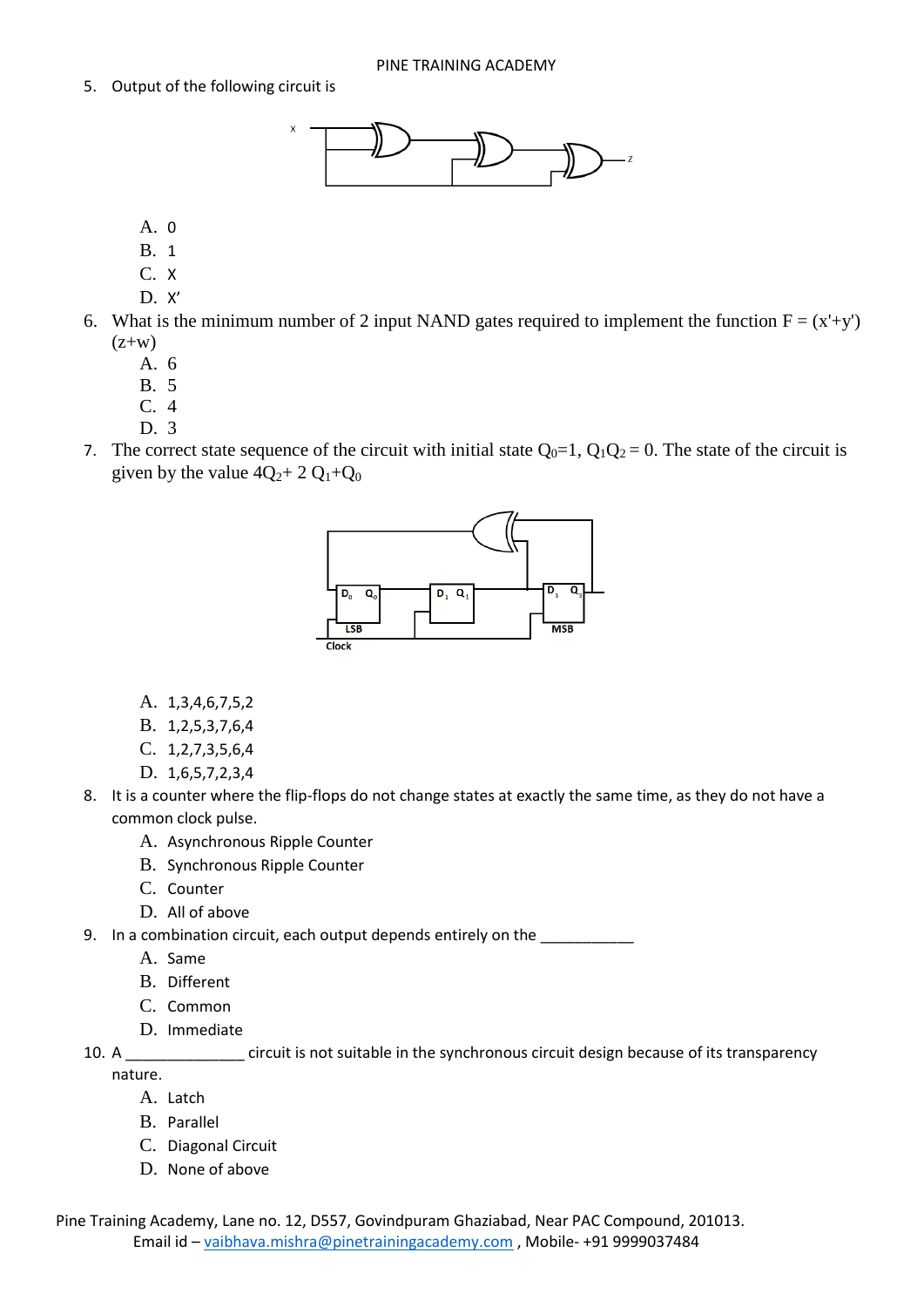- 11. The characteristic equaton of any Flip flop describes the \_\_\_\_\_\_\_\_\_\_\_ of the next state in terms of the present state and inputs.
	- A. Impact
	- B. Behavior
	- C. Path
	- D. None of the above
- 12. Which table indicates the input condition of the flip flops necessary to cause all possible next state transitions of a flip-flop?
	- A. Characterises table
	- B. Truth Table
	- C. Excitation Table
	- D. Functional Table
- 13. When a circuit is self-correcting?
	- A. If there are N-1 cycles among its unused states
	- B. If there are N-1 cycles among its used states
	- C. If there are no cycles among its used states
	- D. If there are no cycles among its unused states
- 14. In this type of counter, the complement of the output of the last stage of the shift register is fed back to the
	- D input of the first state.
		- A. Ring counter
		- B. Jhonson counter
		- C. Straight Counter
		- D. None of the above
- 15. Assuming 8 bits for data, 1 bit for parity, I start bit and 2 stop bits, the number of characters that 1200 BPS communication line can transmit is
	- A. 10 CPS
	- B. 120 CPS
	- C. 12 CPS
	- D. None of the above
- 16. Consider the representation of six-bit numbers by two's complement, one's complement, or by sign and magnitude: In which representation is there overflow from the addition of the integers 011000 and 011000?
	- A. 2's complement only
	- B. Sign and magnitude and 1's complement
	- C. 2's complement and 1's complement
	- D. All three representations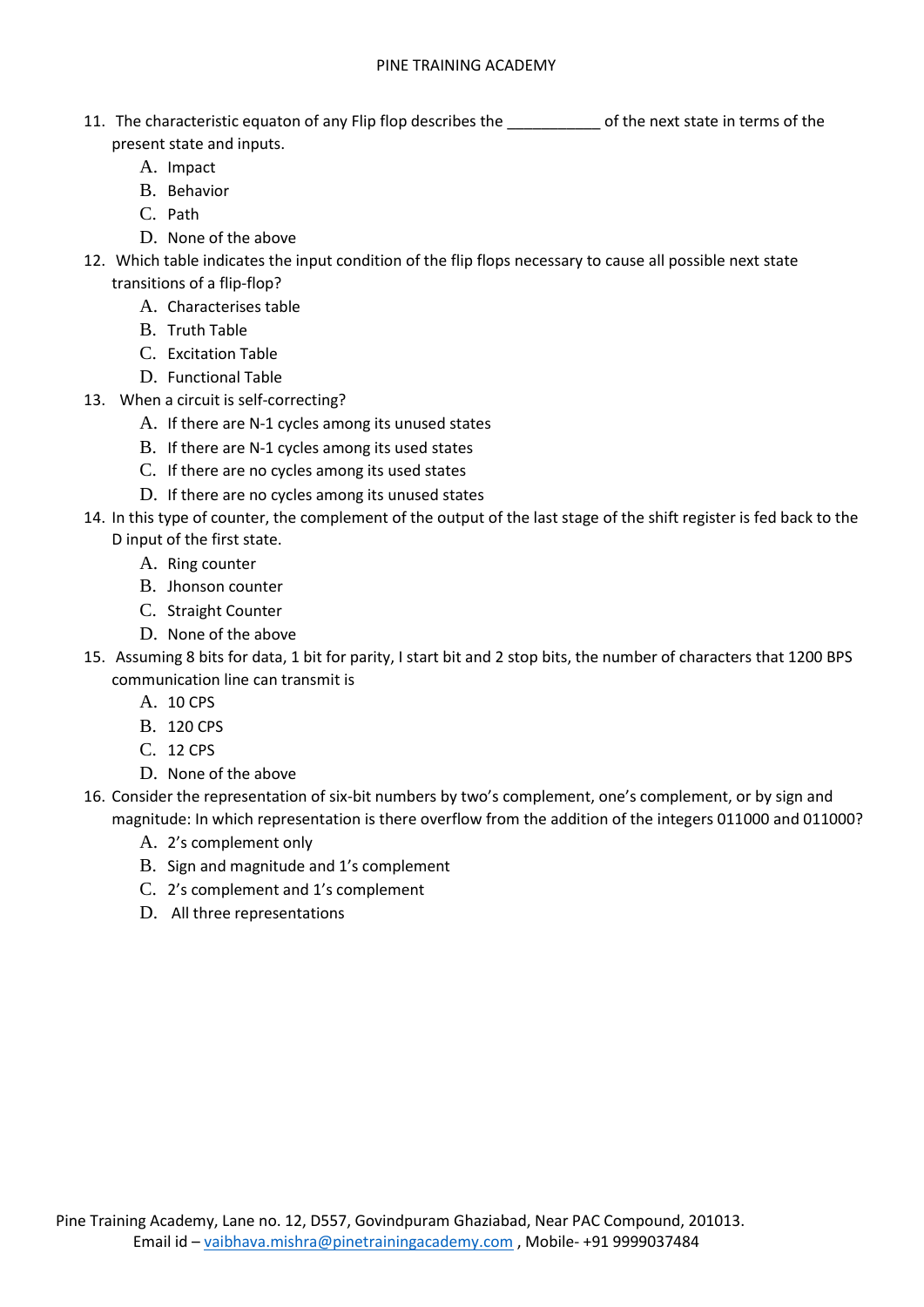

- A. XY'Z + X'YZ
- B. X'Y'Z + X'YZ'
- C. X'Y'Z' + XYZ
- D. XY'Z' + X'YZ'

18. The following Boolean expression if  $F(w,x,y,z) = w'x'z' + wx'z' + xz + xy + w'y + wy$ . Then all the essential prime implicants of the expression

- A. y, w'x'z', xy
- B. xz, wy, wx'z'
- C. y, xz, xy
- D. y, x'z', xz
- 19. In the given circuit, if A is connected to Q1, the operation of the circuit is according to the state diagram. If XOR is replaced with XNOR, then to get the same operation of the circuit which of the following changes has to be done.



- A. A should be connected to Q1'
- B. A should be connected to Q2
- C. A should be connected to Q1 and S is replaced by S'
- D. A should be connected to Q1' and S is replaced by S'
- 20. The input frequency for the given counter is 1 Mhz. the output frequency observed at Q4 is



- A. 62.5 kHz
- B. 31.25 kHz
- C. 1 MHz
- D. Cannot determined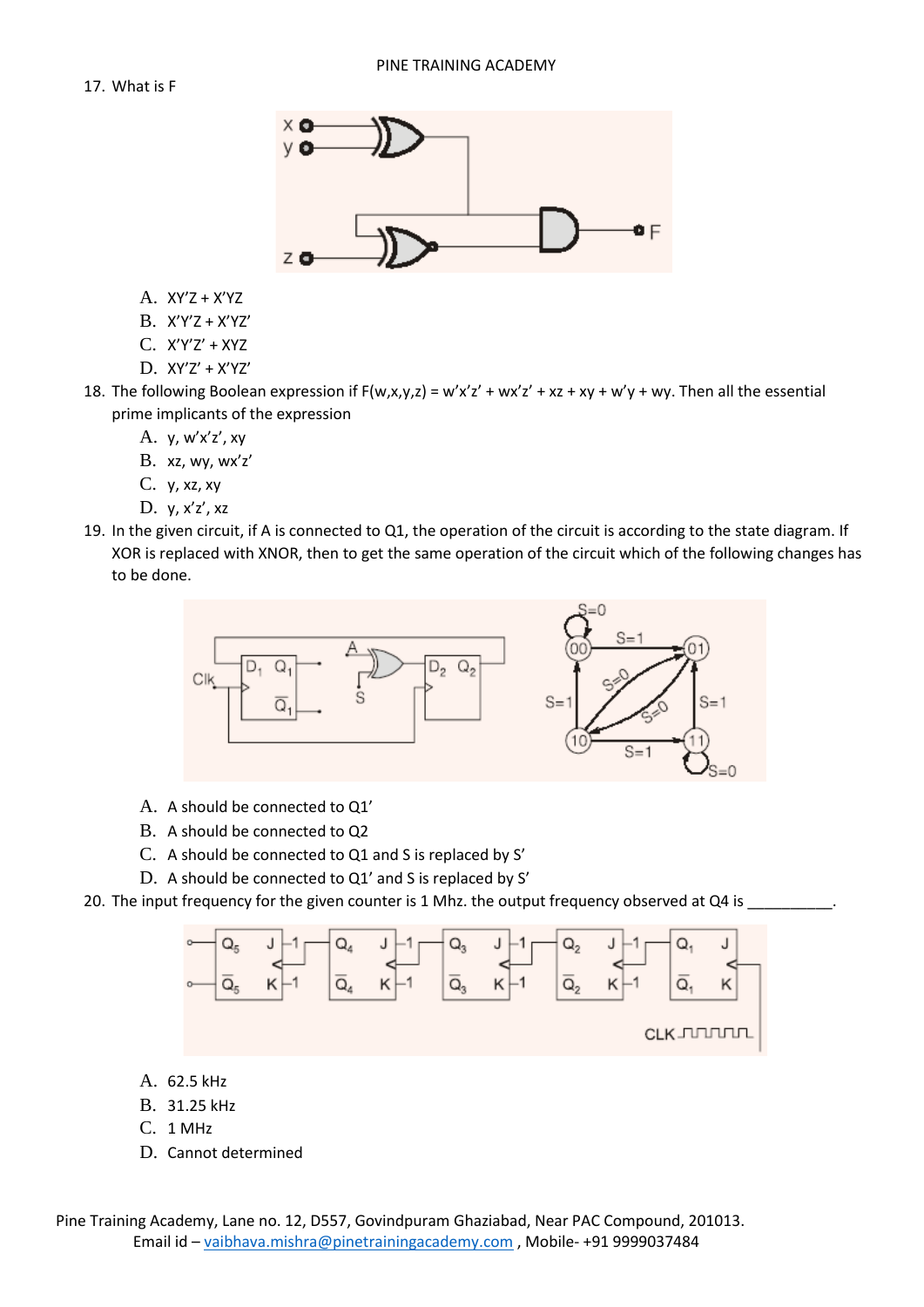## 21. The logic circuit shown below operates as a



- A. 4-bit asynchronous counter
- B. 4-bit synchronous counter
- C. BCD counter
- D. SISO Shift Register
- 22. The circuit shown in the figure given below



- A. Is an oscillator circuit and its output is square wave
- B. Is one whose output remains stable in 1 state
- C. Is one whose output remains stable in 0 state
- D. Having a single pulse of 3 times propagation delay
- 23. The excess-3 code of decimal 7 is represented by
	- A. 1100
	- B. 0111
	- C. 1010
	- D. 1011
- 24. The logic 0 level of a CMOS logic device family is approximately
	- A. 1.2 V
	- B. 0.4 V
	- C. 5 V
	- $D. 0 V$
- 25. A eight stage ripple counter uses a flip-flop with propagation delay of 75 nanoseconds. The pulse width of the strobe is 50ns. The frequency of the input signal which can be used for proper operation of the counter is approximately
	- A. 1 MHz
	- B. 500 MHz
	- C. 2 MHz
	- D. 4 MHz
- 26. The conversation speed of an analog to digital converter is maximum with the following technique.
	- A. Dual Slope AD converter
	- B. Serial Comparator AD converter
	- C. Successive Approximation AD converter
	- D. Parallel comparator AD converter
- Pine Training Academy, Lane no. 12, D557, Govindpuram Ghaziabad, Near PAC Compound, 201013. Email id – vaibhava.mishra@pinetrainingacademy.com , Mobile- +91 9999037484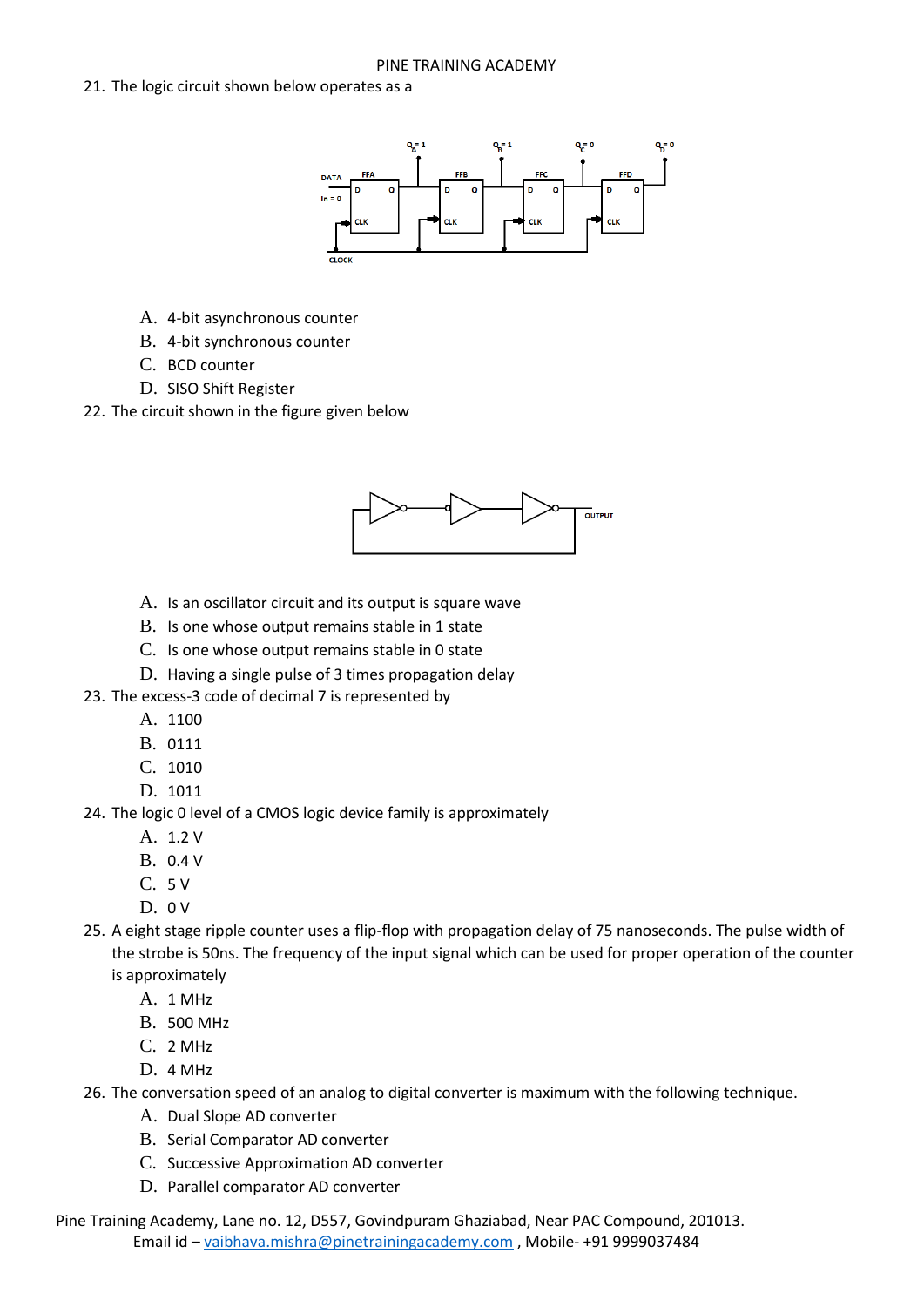## PINE TRAINING ACADEMY

- 27. How many address bits are required to represent 4K memory
	- A. 5 bits
	- B. 12 bits
	- C. 8 bits
	- D. 10 bits

28. DeMorgan's first theorem shows the equivalence of

- A. OR gate and XOR gate
- B. NOR gate and bubbled NAND gate
- C. NOR gate and NAND gate
- D. NAND gate and NOT gate
- 29. The access time of ROM using bipolar transistors is about
	- A. 1 sec
	- B. 1 msec
	- C. 1 μsec
	- D. 1 nsec
- 30. When signed numbers are used in binary arithmetic, then which one of the following notations would have unique representation for zero.
	- A. Sign-magnitude
	- B. 1's complement
	- C. 2's complement
	- D. 9's complement
- 31. In digital ICs, Schottky transistors are preferred over normal transistors because of their
	- A. Lower Propagation Delay
	- B. Higher Propagation Delay
	- C. Lower Power Dissipation
	- D. Higher Power Dissipation
- 32. A 4-bit synchronous counter uses flip-flops with propagation delay times of 15 ns each. The maximum possible time required for change of state will be
	- A. 15 ns
	- B. 30 ns
	- C. 45 ns
	- D. 60 ns
- 33. The hexadecimal number for (95.5)10 is
	- A. (5F.8)<sup>16</sup>
	- B. (9A.B)<sup>16</sup>
	- C. (2E.F)<sup>16</sup>
	- D.  $(5A.4)_{16}$
- 34. Which of following requires refreshing?
	- A. SRAM
	- B. DRAM
	- C. ROM
	- D. EPROM
- 35. A weighted resistor digital to analog converter using N bits requires a total of
	- A. N precision register
	- B. 2N precision register
	- C.  $N + 1$  precision register
	- D. N -1 precision register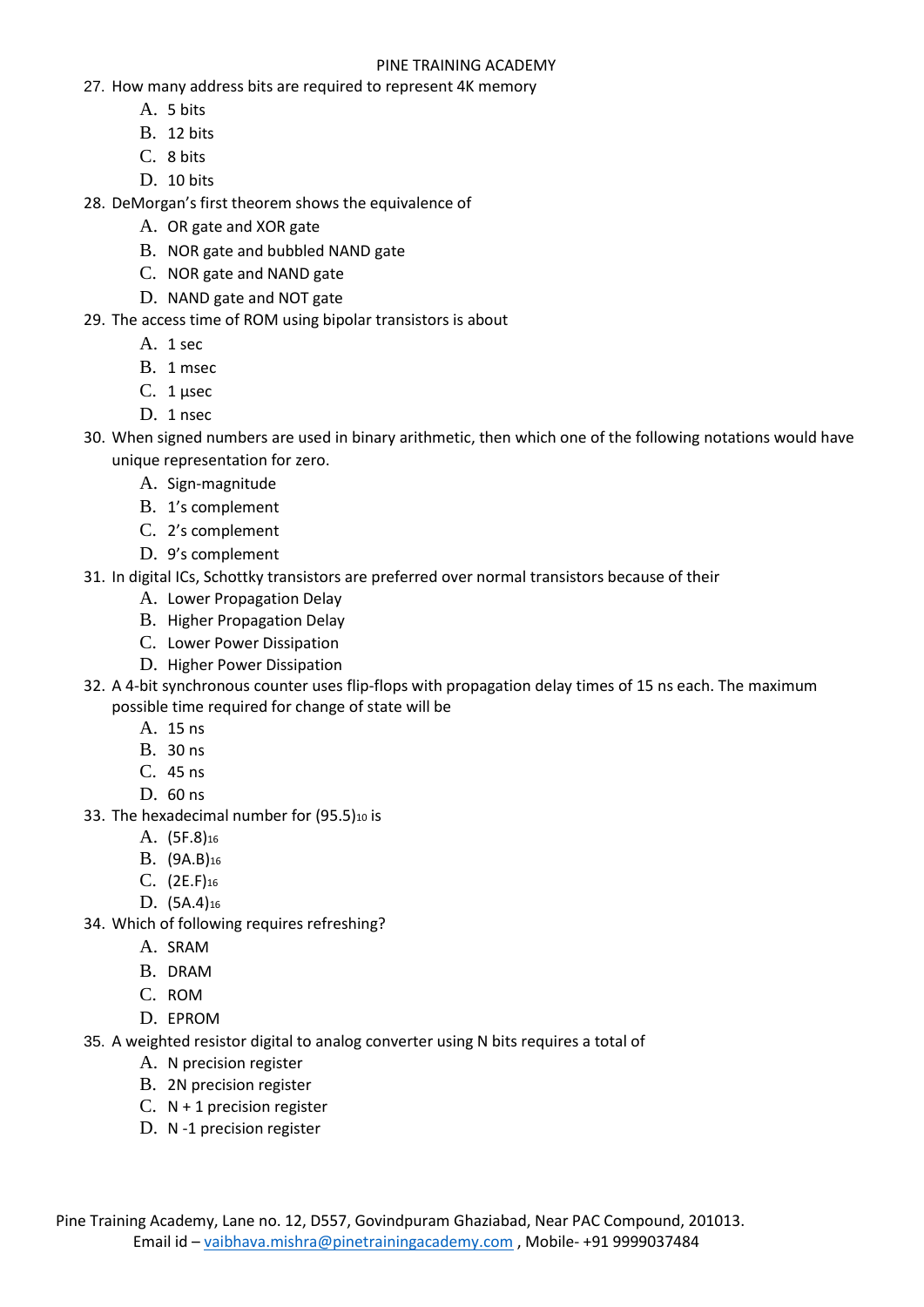## PINE TRAINING ACADEMY

- 36. Determine the analog output voltage of 6-bit DAC (R-2R ladder network) with Vref as 5V when the digital input is 011100.
	- A. 2.1875 V
	- B. 2.1870 V
	- C. 2.1900 V
	- D. 2.0000 V
- 37. What is conversion time of a Successive Approximation A/D converter which uses a 2 MHz clock and a 5-bit binary ladder containing 8V reference?
	- A. 2.5 μS
	- B. 1.2 μS
	- C. 2.5 ms
	- D. 1.2 ms
- 38. What is the Conversion Rate of above?
	- A. 400000 conversions/sec
	- B. 300000 conversion/sec
	- C. 350000 conversion/sec
	- D. Insufficient data to determined
- 39. A four-variable Boolean function, F , is expressed as (A, B, C and D are the logical variables): F
	- $=$   $\sum$  (0,1,2,5,8,9,10) The minimal product-of-sums expression for the Boolean function is
		- A. (A'+B')(C'+D')(B'+D)
		- B. (A+B)(B'+C+D)
		- C. (A+C')(B+C)(A+D')
		- D. (A'+D')(C'+B+D')
- 40. For the clocked flip-flop circuit shown below, what is the characteristics equation?



- A. Q(t+1) = AQ + A'Q'
- B. Q(t+1) = A'Q'
- C. Q(t+1) = AQ
- D. Q(t+1) = AQ'+A'Q

41. A basic multiplexer principle can be demonstrated through the use of a:

- A. single-pole relay
- B. DPDT switch
- C. Rotary switch
- D. Llinear stepper
- 42. The substraction of a binary number Y from another binary number X, done by adding the 2's Complement of Y to X, results in a binary number without overflow. This implies that the result is
	- A. Negative and is in normal form
	- B. Negative and is in 2's complement
	- C. Positive and is in normal form
	- D. Positive and is in 2's complement form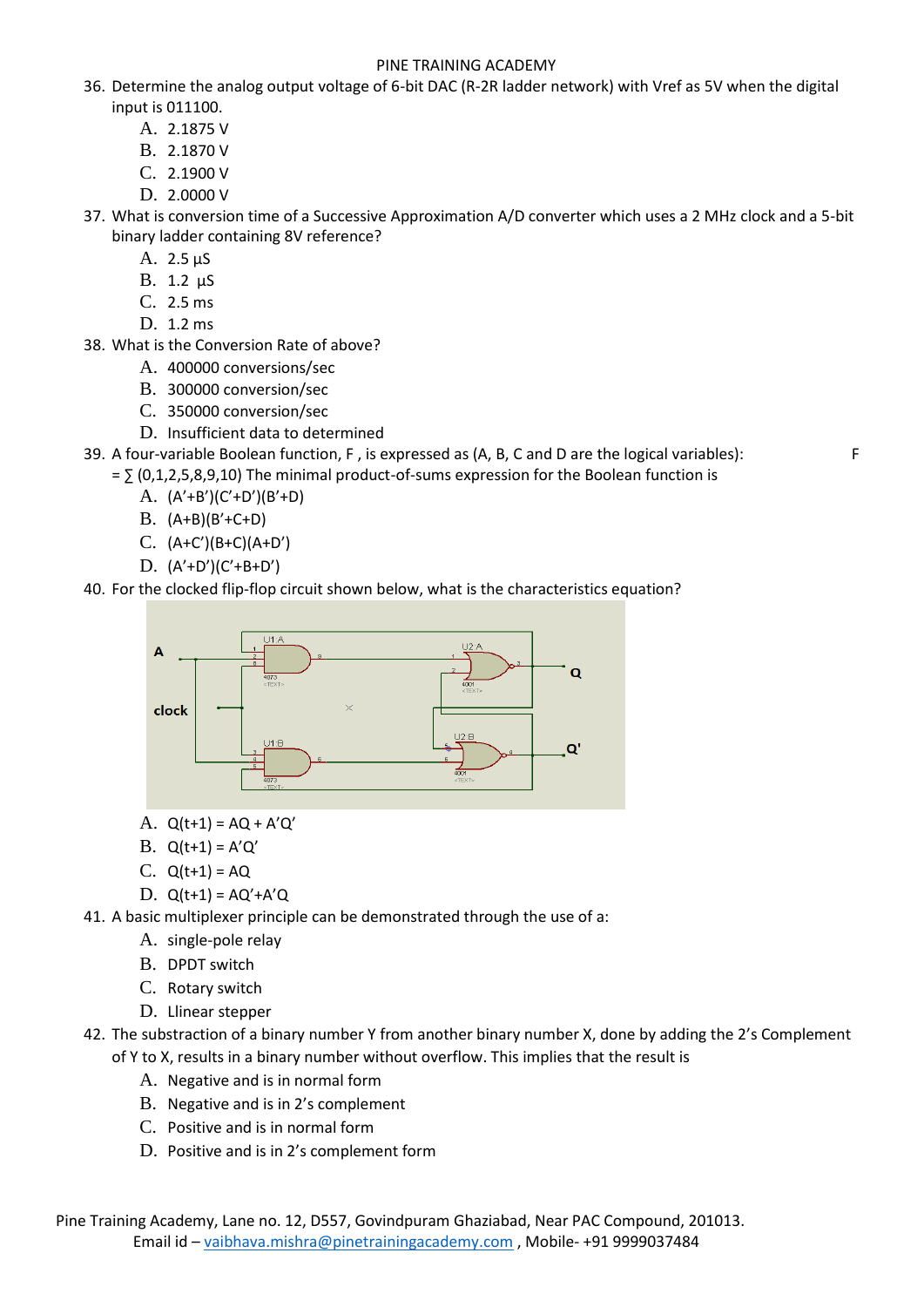## PINE TRAINING ACADEMY

- 43. The output of a logic gate is '1' when all it's a input are at logic '0'. The gate is either
	- A. A NAND or an E-OR gate
	- B. A NOR or an EX-NOR gate
	- C. An OR or an EX-NOR gate
	- D. An AND or an EX-or gate

44. The circuit overcomes the problem of switching caused by jitter on the inputs.

- A. Astable multivibrator
- B. Monostable multivibrator
- C. Bistable multivibrator
- D. Schmitt trigger
- 45. From the truth table below, determine the standard SOP expression

| Inputs |   |   | Output |
|--------|---|---|--------|
| А      | в | C | X      |
| 0      | n | 0 | n      |
| 0      | 0 |   |        |
| 0      | 1 | 0 | 0      |
| 0      | 1 | 1 |        |
|        | 0 | 0 | O      |
|        | 0 |   | n      |
|        |   | n |        |
|        |   |   |        |

A.  $X = \overline{A} \overline{B} \overline{C} + A B C + A \overline{B} C$ 

- $B$   $X = ABC + ABC + ABC$
- $C. X = A \overline{B} C + \overline{A} B C + A B \overline{C}$
- D.  $X = \overline{A} \overline{B} C + \overline{A} B C + A B \overline{C}$

46. Which is the correct logic function for this PAL diagram?



- A.  $X = \overline{A} \overline{B} + \overline{B} \overline{A}$  $B.$   $X = A \overline{B} + \overline{B} A$ C.  $X = A \overline{B} + B \overline{A}$
- $D. X = AB + BA$